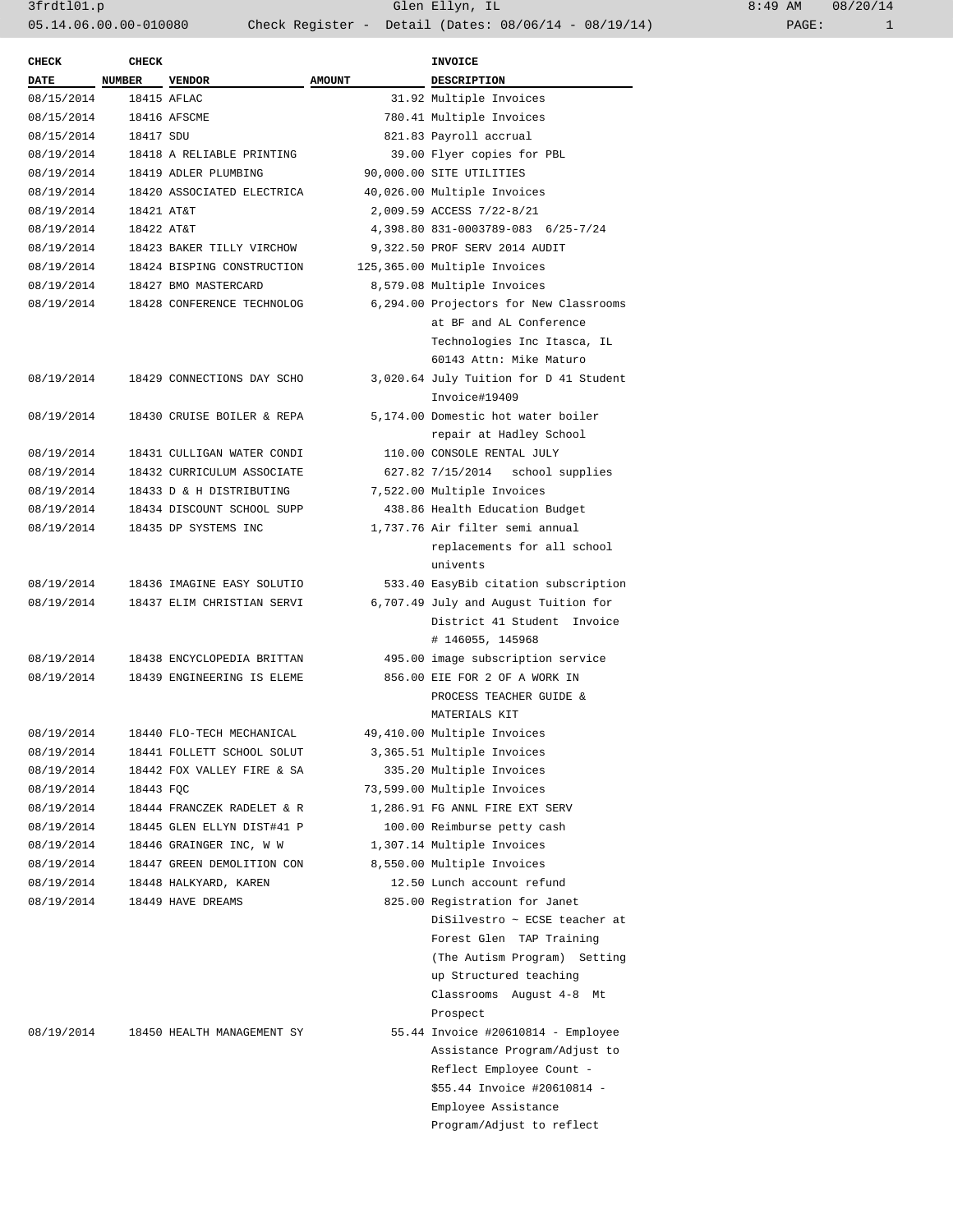3frdtl01.p Glen Ellyn, IL 8:49 AM 08/20/14 05.14.06.00.00-010080 Check Register - Detail (Dates: 08/06/14 - 08/19/14)

| <b>CHECK</b> | <b>CHECK</b>  |                            |                | <b>INVOICE</b>                        |
|--------------|---------------|----------------------------|----------------|---------------------------------------|
| DATE         | <b>NUMBER</b> | <b>VENDOR</b>              | <b>AMOUNT</b>  | <b>DESCRIPTION</b>                    |
|              |               |                            |                | Employee Count - $$55.44$             |
| 08/19/2014   |               | 18451 HEARTLAND BUSINESS S |                | 3,632.00 Multiple Invoices            |
| 08/19/2014   |               | 18452 HEINEMANN            |                | 40.25 Multiple Invoices               |
| 08/19/2014   |               | 18453 IAASE                |                | 130.00 Membership for Michelle Gallo  |
|              |               |                            |                | 2014-2015 Membership Fees             |
| 08/19/2014   |               | 18454 IAASE                |                | 1,550.00 Registration for 9/25/14 &   |
|              |               |                            |                | 9/26/14 IAASE 16th Annual             |
|              |               |                            |                | Fall Conference M. Gallo, S.          |
|              |               |                            |                | Onak, M. Kuczora, D. Stone,           |
|              |               |                            |                | J. Burke, G Krizman                   |
| 08/19/2014   |               | 18455 ICE MOUNTAIN SPRING  |                | 76.32 FG JULY WATER                   |
| 08/19/2014   |               | 18456 IDENTITRONICS C/O BA |                | 884.98 Hadley ID plastic covers       |
| 08/19/2014   |               | 18457 ILLINOIS DEPT EMPLOY |                | 4,925.00 Amount due for benefits paid |
|              |               |                            |                | from April 1, 2014 to June            |
|              |               |                            |                | 30, 2014                              |
| 08/19/2014   |               | 18458 ILLINOIS READING COU |                | 660.00 2014 IRC Conference            |
|              |               |                            |                | (Springfield, IL) Literacy            |
|              |               |                            |                | Specialists SLATER, STOUT,            |
|              |               |                            |                | ROBINSON, PFISTER                     |
| 08/19/2014   |               | 18459 ILLINOIS CENTRAL SCH |                | 2,528.98 JULY TRANSPORTATION          |
| 08/19/2014   |               | 18460 INNOVATIVE MODULAR S |                | 116,496.00 Multiple Invoices          |
| 08/19/2014   |               | 18461 INTEGRYS ENERGY SERV |                | 18,886.54 Multiple Invoices           |
| 08/19/2014   |               | 18462 LAKESHORE LEARNING M |                | 484.21 Level 1/K & 1                  |
| 08/19/2014   |               | 18463 M & E CONSTRUCTION C |                | 10,800.00 Multiple Invoices           |
| 08/19/2014   |               | 18464 MAIL N STUFF         |                | 49.86 Multiple Invoices               |
| 08/19/2014   |               | 18465 MANTENO CUSD NO 5    |                | 250.00 Manteno Softball Tourney       |
| 08/19/2014   |               | 18466 METRO PROFESSIONAL P |                | 145.50 CUST SUPP                      |
| 08/19/2014   |               | 18467 NCS PEARSON          |                | 1,188.00 Additional Scoring Screens   |
|              |               |                            |                | for 2013-2014 School Year             |
|              |               |                            |                | Invoice #4401146                      |
| 08/19/2014   |               | 18468 NORTHERN ILLINOIS GA |                | 972.61 Multiple Invoices              |
| 08/19/2014   |               | 18469 OFFICE DEPOT         |                | 1,572.57 Multiple Invoices            |
| 08/19/2014   |               | 18470 ORKIN LLC            |                | 2,347.00 Multiple Invoices            |
| 08/19/2014   |               | 18471 PARKWAY FORMING      |                | 216,990.00 Multiple Invoices          |
| 08/19/2014   |               | 18472 PROFESSIONAL PAVING  |                | 3,425.00 Asphalt patch 20 pothole     |
|              |               |                            |                | areas rear paring lot at              |
|              |               |                            |                | Hadley, stripe parking lot            |
|              |               |                            |                | lines                                 |
| 08/19/2014   |               | 18473 PYONE, CHO           |                | 275.00 Translating                    |
| 08/19/2014   |               | 18474 S & K EXCAVATING & T | 18,000.00 SITE |                                       |
|              |               |                            |                | UTILITIES/EXCAV/GRADE/BKFL            |
| 08/19/2014   |               | 18475 SIMPLEX GRINNELL     |                | 13,129.00 Multiple Invoices           |
| 08/19/2014   |               | 18476 SOARING EAGLE ACADEM |                | 17,223.36 Multiple Invoices           |
| 08/19/2014   |               | 18477 THE OMNI GROUP       |                | 34.50 Oversight services under the    |
|              |               |                            |                | CPI 403(b) plan vendor                |
|              |               |                            |                | agreements Invoice #1408-7801         |
| 08/19/2014   |               | 18478 TYCO INTEGRATED SECU |                | 47.44 HD SERV                         |
| 08/19/2014   |               | 18479 ULTIMATE OFFICE      |                | 166.27 Office Supplies for Michelle   |
|              |               |                            |                | Gallo Student Service                 |
|              |               |                            |                | Director                              |
| 08/19/2014   |               | 18480 UNISOURCE GREAT LAKE |                | 3,568.50 Multiple Invoices            |
| 08/19/2014   |               | 18481 VANGUARD ENERGY SERV |                | 56.66 GAS 7/1-31                      |
| 08/19/2014   |               | 18482 VERIZON WIRELESS     |                | 484.69 CELL PHONES 6/27-7/26          |
| 08/19/2014   |               | 18483 VILLAGE OF GLEN ELLY |                | 2,460.50 Multiple Invoices            |
| 08/19/2014   |               | 18484 WAGEWORKS            |                | 310.49 FSA Participants - Invoice     |
|              |               |                            |                | #20140126236                          |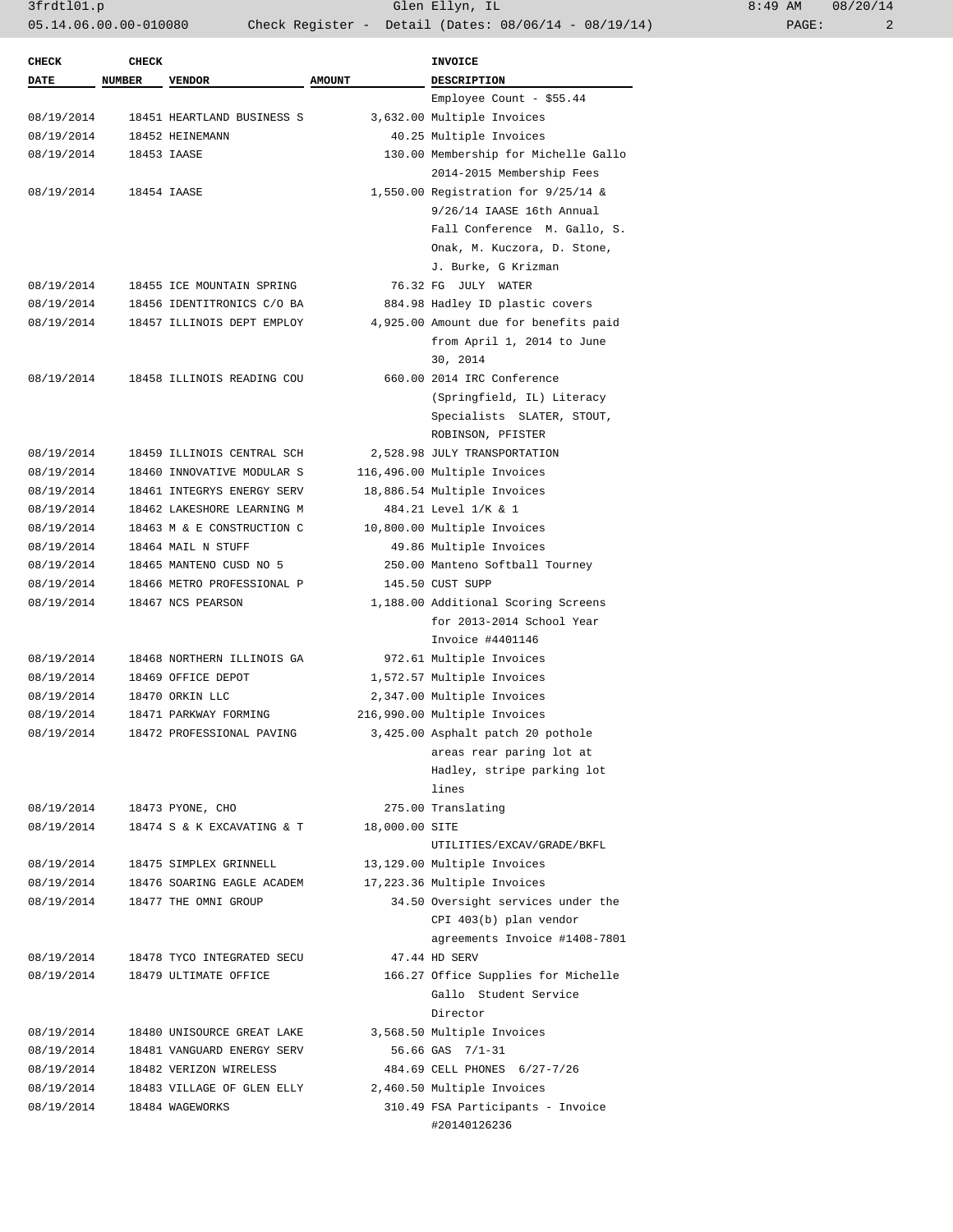3frdtl01.p Glen Ellyn, IL 8:49 AM 08/20/14 05.14.06.00.00-010080 Check Register - Detail (Dates: 08/06/14 - 08/19/14)

| <b>CHECK</b>                   | <b>CHECK</b>  |                                           |               | <b>INVOICE</b>                         |  |  |
|--------------------------------|---------------|-------------------------------------------|---------------|----------------------------------------|--|--|
| DATE                           | <b>NUMBER</b> | <b>VENDOR</b>                             | <b>AMOUNT</b> | <b>DESCRIPTION</b>                     |  |  |
|                                |               | 08/19/2014 18485 WASTE MANAGEMENT WES     |               | 465.74 CH ROLLOFF SERV<br>JULY         |  |  |
|                                |               | 08/19/2014  18486 WEST MUSIC CO           |               | 378.25 Recorders 3rd graders           |  |  |
| 08/07/2014 201400106 T H I S   |               |                                           |               | 6,919.49 THIS Fund employer            |  |  |
|                                |               |                                           |               | contributions                          |  |  |
|                                |               | 08/07/2014 201400107 TEACHERS RETIREMENT  |               | 3,420.95 Annual remittances - Fiscal   |  |  |
|                                |               |                                           |               | year 2013-2014                         |  |  |
| 08/07/2014 201400108 US BANK   |               |                                           |               | 123,625.00 School district series 2004 |  |  |
|                                |               |                                           |               | gen obligation bonds                   |  |  |
|                                |               | 08/15/2014 201400110 ILLINOIS DEPT OF REV |               | 26,501.81 Multiple Invoices            |  |  |
|                                |               | 08/15/2014 201400111 INTERNAL REV SERVICE |               | 103,968.52 Multiple Invoices           |  |  |
| 08/15/2014 201400112 T H I S   |               |                                           |               | 8,743.26 Multiple Invoices             |  |  |
|                                |               | 08/15/2014 201400113 TEACHERS RETIREMENT  |               | 52,736.98 Multiple Invoices            |  |  |
| 08/15/2014 201400114 WAGEWORKS |               |                                           |               | 3,576.84 Multiple Invoices             |  |  |
|                                |               | 08/15/2014 201400115 THE OMNI GROUP       |               | 17,113.57 Multiple Invoices            |  |  |
|                                |               | 08/15/2014 201400116 GLEN ELLYN EDUCATION |               | 136.20 Payroll accrual                 |  |  |
| 08/15/2014 201400117 REV TRAK  |               |                                           |               | 3,877.01 July transactions             |  |  |
|                                |               |                                           |               |                                        |  |  |

Totals for checks 1,248,992.65